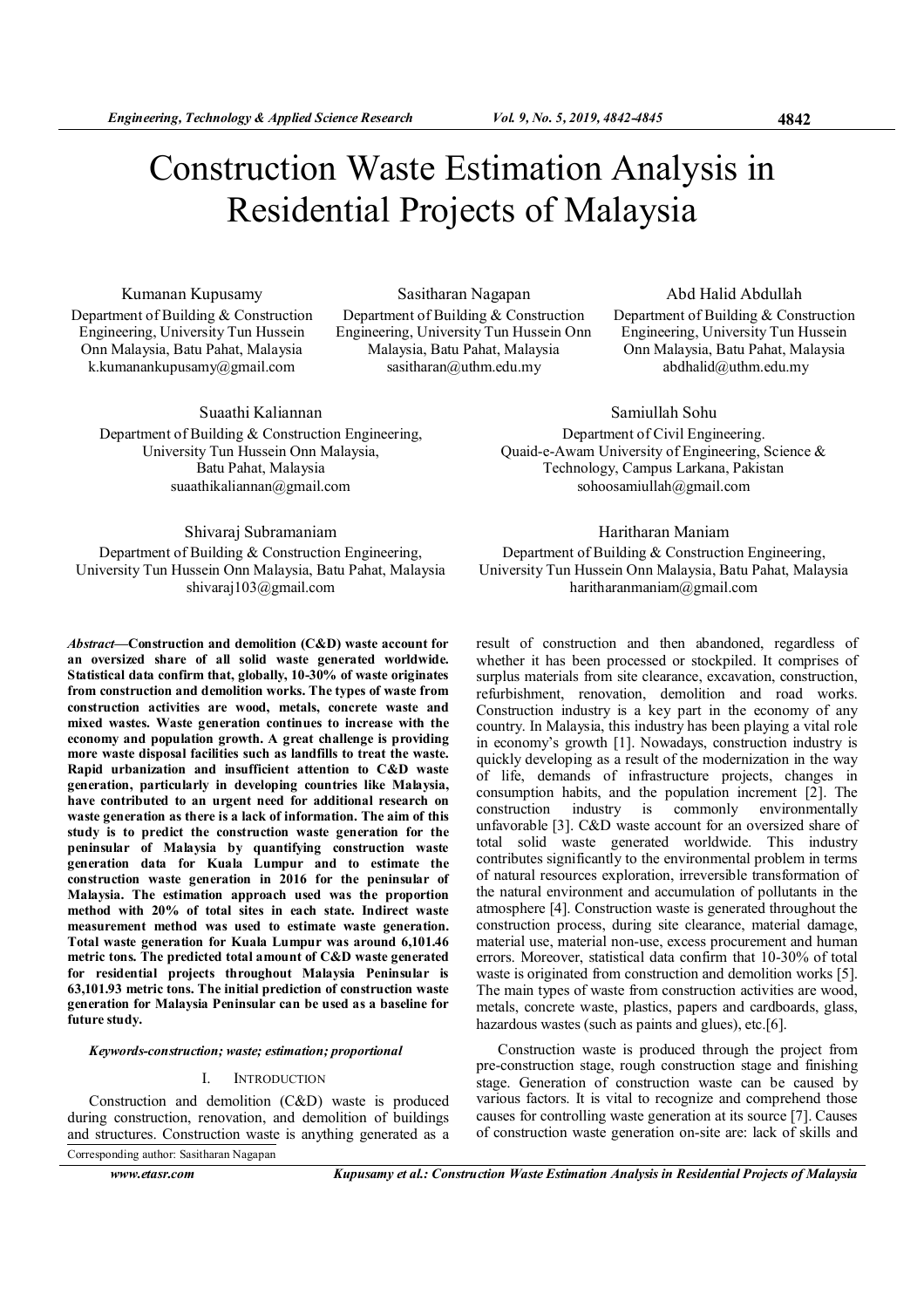experience of construction workers, lack of skills and experience of demolition contractors, wasteful use of materials in construction activities, inappropriate methods for loading and shipment of building materials from suppliers to sites, inappropriate methods for handling building materials on-site, frequent demolitions due to reworks and change of orders, traditional methods of construction, inappropriate packaging of building materials and components, inappropriate inventory of building materials and components, and low quality of buildings materials and components. There is still a lack of data on construction waste generation for Malaysia. Field measurement research on construction waste generation is negligible in Malaysia. Questionnaire based data are less accurate because they draw conclusions from individual assumptions on waste generation without proper evidence and data. Moreover, the research done by previous researchers mainly focuses on specific sites and does not include state or county wide data. Field measurement data will be more accurate on construction waste compared to questionnaire survey data.

## II. CONSTRUCTION WASTE CATEGORIES

Construction waste is classified by source and type. In order to quantify the construction waste adequately, it is useful to have a classification of wastes by source and type of generated waste [8]. Hence, waste generated on the construction site can be classified in the following two classes:

- Building waste, generated during the construction process due to defects, damages, breakage or simply due to excess.
- Packaging waste generated from packaging of materials and products delivered to construction site.

The main types of waste from construction activities are wood, metals, mineral debris (such as stone, bricks, mortar and concrete), plastics, papers and cardboards, glass, and hazardous waste (such as paints and glues).

## III. THE CONSTRUCTION WASTE ISSUE IN OTHER COUNTRIES

Various minimization programs have been conducted to enhance sustainability in construction. In Australia, the C&D waste accounts for 16–40% of total solid generated waste. A total of 19.0 million tons of C&D waste had been produced in Australia in 2008-2009, out of which 8.5 million tons were disposed to landfills while 10.5 million tons, or 55%, was recovered and recycled [9]. In Romania, the C&D waste was the 4% of the total in 2003, 10% in 2004 and 7% in 2005. In total amounts, the quantity of C&D produced waste in 2004 was 646,400 tons and dropped in 2005 to 466,893 tons [10]. In USA, 136 million tons of building-related C&D debris are generated each year [11], out of which only 20–30% is recycled [12]. In the UK, every year around 70 million tons of C&D materials and soil end up as waste [13], and the wastage rate in the UK construction industry is as high as 10–15% [14]. The waste amount from C&D activities has remained at around 100 million tons annually in recent years, while demolition accounted for around 32.7 million tons in 2007, which means demolition waste takes about 30% of all annual construction generated waste [15]. In Tehran, Iran about 18,250,000 tons of C&D waste is produced annually [16]. In China, according to

the report by the Environment Protection Department (EPD), about 2900 tons of C&D waste were received at landfills per day in 2007. China produces 29% of the world's municipal solid waste (MSW) each year, with nearly 40% of this amount produced by construction activities [17]. In Japan, the amount of construction waste dropped from 99 million tons to 77 million tons in a ten-year period (1995–2005), while the recycling rate increased from 58% to 92% in the same period [4].

#### IV. CONSTRUCTION WASTE IN MALAYSIA

Malaysia has experienced a quick infrastructure development over the last decade. C&D waste constitutes around 20% to 30% of the total waste in landfills. The amount of demolition waste is double the amount of construction waste. Construction waste management has become an issue that needs high concern in many developing countries because it has an adverse effect on economy, environment and social aspects [7]. Illegal dumping is a common issue and also a solution for contractors who deal in Malaysia [18]. Construction Industry Development Board (CIDB), mainly focuses on solid waste [7]. There are poor regulations and guidelines managing the C&D waste generation in Malaysia. In this manner, a satisfactory conclusion about C&D waste management must be determined. There is no reliable data and information related to construction waste in Malaysia. In addition, Malaysia still lacks researches on construction waste generation [19].

#### V. WASTE AMOUNT ESTIMATION

Waste quantification utilized site accounting, record keeping, and waste characterization to recognize the creation of construction waste. It was a mean to estimate the quantity of generated construction waste, thus, assessing the potential for waste reduction. Waste quantification can also help in decision making in assessing the feasibility of recycling programs as practiced in countries like the USA, Hong Kong, and Taiwan. Nonetheless, Malaysia was yet falling behind in establishing the quantified benchmark for construction waste generation rate among its contractors as compared to other countries [17]. Site visiting and field measurements were used to investigate the waste generation rates. Field measurement surveys, in direct or indirect approaches can be utilized to collect C&D waste generation data. Direct measurements require the weighting of the waste produced or to measure on site its volume. Indirect measurements are frequently used for practical estimations.

#### VI. RESEARCH METHODOLOGY

Indirect measurements were used. Authors in [20] employed truck load records to estimate the volume of C&D waste generated on site. They recorded the number of trucks for waste collecting and the containers' volume for deriving total waste volume at a project level. For the purpose of indirect quantification at a regional level, authors in [21] obtained truck load records from landfills. Mix waste data were calculated based on bin measurements and waste bin trips per day or week depending on the amount of the waste produced in site. After that, month data were calculated based on the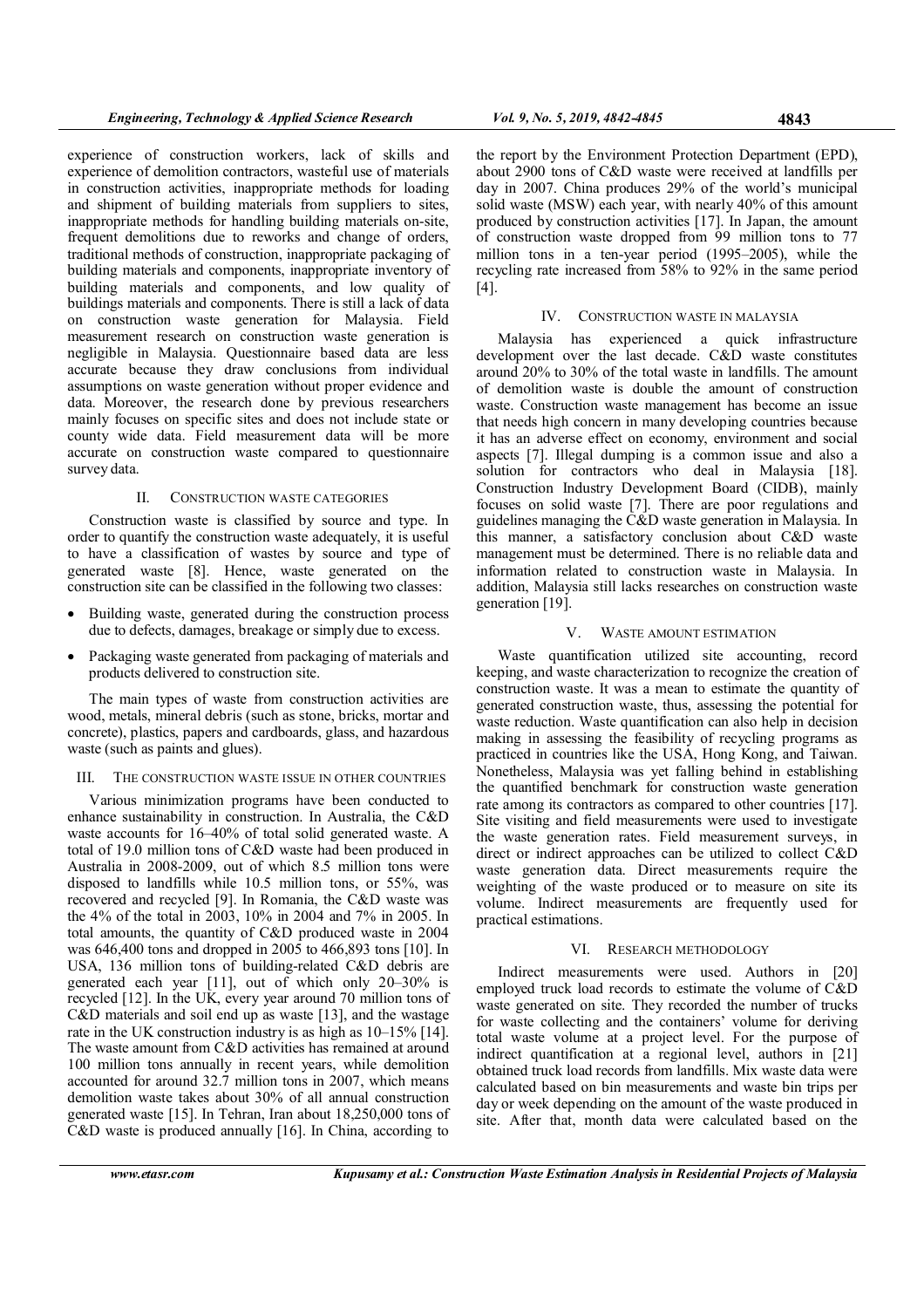addiction of daily and weekly data. This process was repeated for the twelve months of the year. With limited data available, cross-proportion method [21] deemed appropriate to be adopted in predicting the total construction generated waste [22].

## VII. DATA COLLECTION AND ANALYSIS

According to the data from CIDB in 2015, Kuala Lumpur is one of leading states in Malaysia in construction development. Construction waste in Kuala Lumpur is managed by the local authorities. This research focuses on construction waste generation mainly for residential type of projects. The residential sector in the city is growing rapidly in line with supply and demand of the population [23]. However, the produced waste is mixed in the majority sites and not separated according to respective types. Indirect data were collected from 38 sites during 2016. The data were taken from delivery orders by construction waste truck loads. The average tonnage of the waste generation for Kuala Lumpur was calculated. Based on the data, the estimation of waste generation for other states in Malaysia Peninsular was calculated. Table I shows the total data collection for Kuala Lumpur residential projects in 2016 (1-year period). The data were taken by using indirect methods. Thirty eight sites were visited for data collection in the Kuala Lumpur region. Waste quantification was high in January of 2016 (699.7633 tons), July (857.192 tons) and September (725.1662 tons). Waste generation was less than 500 tons the other months. The month with the lowest waste production was April and July had the highest production.

| TABLE L | TOTAL DATA COLLECTION FOR KUALA LUMPUR |
|---------|----------------------------------------|
|---------|----------------------------------------|

| Month | <b>Average (tons)</b> |
|-------|-----------------------|
| Jan   | 699.7633              |
| Feb   | 312.0925              |
| Mac   | 378.054               |
| Apr   | 194.34                |
| May   | 326.044               |
| Jun   | 352.5443              |
| July  | 857.192               |
| Aug   | 363.608               |
| Sept  | 725.1662              |
| Oct   | 405.8421              |
| Nov   | 411.632               |
| Dec   | 311.7453              |

Apparently, the total number of construction projects for each state was important in estimating the required number of samples using the cross-proportion method. CIDB has published a statistic for construction projects in Malaysia in 2015. Using the number of project sites in Kuala Lumpur which were measured through the indirect measurement method, the number of required project sites to be measured in other states can be estimated. Employing the cross-proportion method, the basic mathematical formula to determine the proportionate total weight of C&D waste for another state relative to the total weight of C&D waste was obtained. The basic mathematical formula used in the cross-proportion method to determine the proportionate number of estimated project sites to be measured in another state relative to the number of project sites measured in a certain state is (1):

$$
\frac{c_1}{q_1} = \frac{c_2}{q_2} \qquad (1)
$$

where  $c_1$  is the number of project sites measured in a certain state,  $c_2$  it the number of estimated project sites to be measured in another state,  $q_l$  is the total number of project sites in a certain state, and  $q_2$  is the total number of project sites in another state.

Using the number of project sites in Kuala Lumpur which were measured through indirect measurement method (i.e. 38 sites), and the total number of project sites in Kuala Lumpur (190) and Johor (350), the number of required project sites to be measured in the State of Johor can be estimated using (1) as  $c_2$ =70 sites. Therefore, 70 project sites in Johor should be measured in order to be proportionate to the 38 project sites measured in Kuala Lumpur. Employing the cross-proportion method, the basic mathematical formula to determine the proportionate total weight of C&D waste (i.e. based on the required number of project sites) for another state relative to the total weight of C&D waste (i.e. based on the number of project sites measured) obtained in a certain state is shown in (2) as:

$$
\frac{T_1}{c_1} = \frac{T_2}{c_2} \tag{2}
$$

where  $T_1$  is the total tonnage of C&D waste in a certain state (i.e. based on the number of project sites measured),  $T_2$  is the total tonnage of C&D waste estimated in another state (i.e. based on the number of estimated project sites to be measured),  $c<sub>1</sub>$  is the number of project sites measured in a certain state, and  $c<sub>2</sub>$  the number of estimated project sites to be measured in another state.

Therefore, the total weight of C&D waste generated (i.e. based on the number of estimated project sites to be measured) in the State of Johor can be estimated using (2) as:

$$
6{,}101.46/\sqrt{38}\ = T_2/\sqrt{70}
$$

 $T<sub>2</sub> = 11239.53$  metric tons.

Based on the limited data collected in Kuala Lumpur, the rough assumption and prediction using cross-proportion method has been made to generate the value of estimated C&D waste generated in terms of tonnage for the 12 states of the Malaysia Peninsular. It is worth noting that the estimated amount obtained represents only 20% of the total residential project sites in each state. Table II shows that the predicted total amount of C&D waste generated for residential projects throughout Peninsular Malaysia was 600,727.39 metric tons, which was based on the 20% of the total project sites considered in each state. It was shown that Selangor was the highest waste generator in the residential projects with 142156.86 tons in the year 2016, followed by Johor with 106999.79 tons. The least waste was generated in Perlis (4585.71 tons) and Kedah (30571.37 tons). Malaysian industrial areas such as Selangor and Johor produce more waste than less developed states such as Perlis.